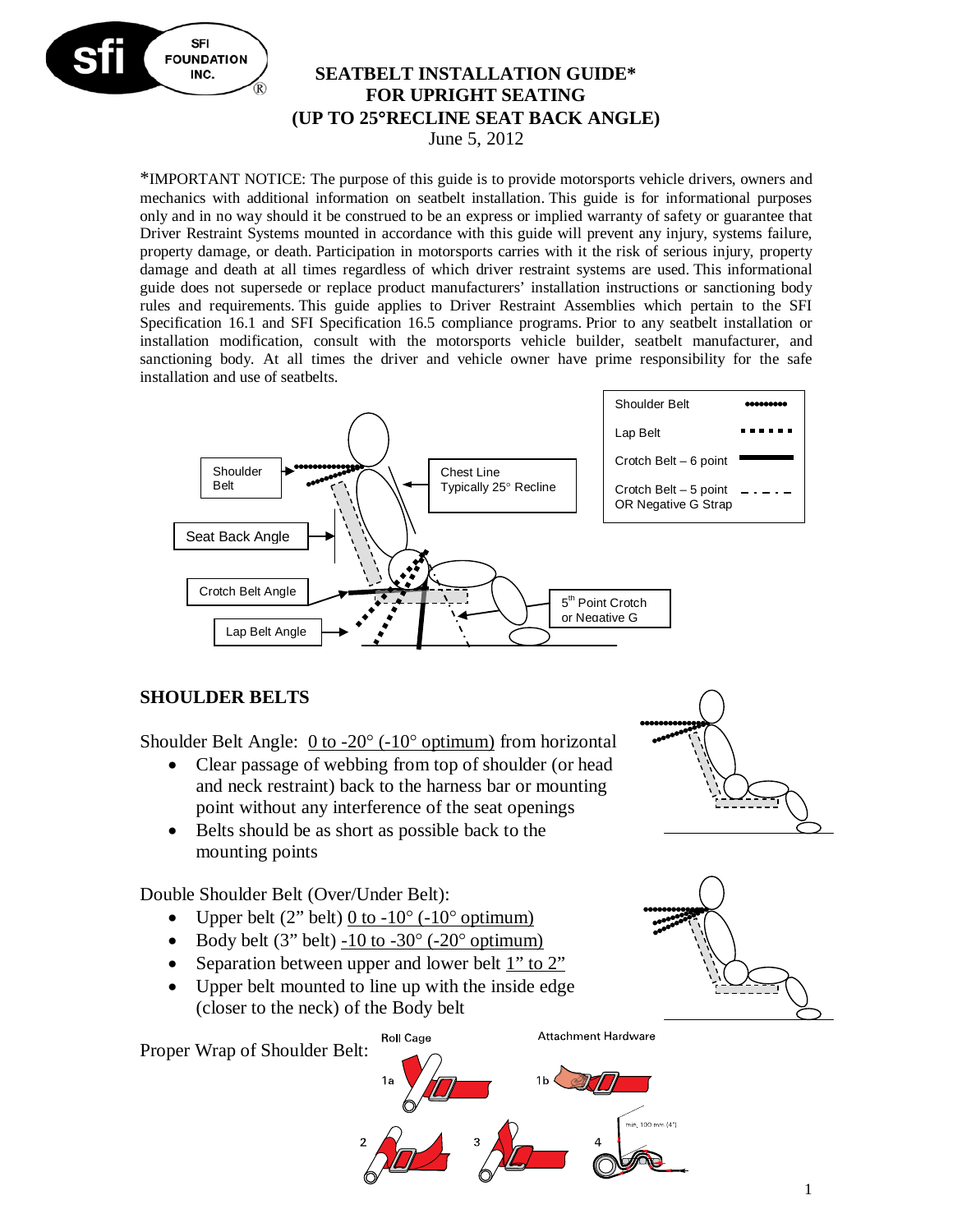## **LAP BELTS**

Lap Belt Angle:  $-45^\circ$  to  $-80^\circ$  from the horizontal

- Belt should ride within the curvature of the pelvic bone preferably just below the iliac crest
- There should be clear passage through the seat opening without webbing being corded or binding on edges of seat openings with a direct path to the mounting point
- The webbing should not ride against any hardware such as seat mounting brackets, bolts, or tabs
- Lap belt adjusters should be clear of the seat openings. Pull-up adjusters if outside the seat opening should be a minimum of 2" below the opening when the lap belt is tightened
- Belts to the mounting point should be as short as possible mounted beside the seat and never behind the seat
- Lap belt should be allowed to pivot freely at the mounting point
- Webbing should be allowed to pull on hardware in plane (straight)

Position of the Cam Lock or Latch and Link

• Centered on the body 1 to 2 inches below the belly button when all belts are tightened

#### **CROTCH BELT – 6-POINT**

Sports Car "Shell Type Seat" and aluminum seats with single crotch belt hole forward of the inside seat back from 10 to 12 inches: *(NOTE: Seats with a single hole positioned more than 12 inches from the inside seat back are designed for 5 point belt installations and may not be as effective for 6-point installations)*:

- Crotch Belt Angle:  $-20^{\circ}$  (2" rearward) through the hole
- Two separate anchors 4 to 6 inches apart  $(*)$

Containment Seats with Crotch belt mounting directly to seat bottom OR through holes provided at the back of the seat bottom: *(Driver is sitting on the Crotch belts)*

• Crotch Belt Angle  $-10^{\circ}$  to  $-20^{\circ}$  from the perpendicular just in front of the crotch with anchors 4 to 6 inches apart  $(\times)$ 

OR

• Crotch Belt Angle Horizontal rearward to under the butt or to the back of the seat  $(*)$ 

Option (typically for single-seat wide cockpits): Crotch Belt mounting to the front side of the outboard lap anchors. (Option not illustrated)

Considerations:

• Routing of crotch belts should have a clear and unobstructed path to the mounting point